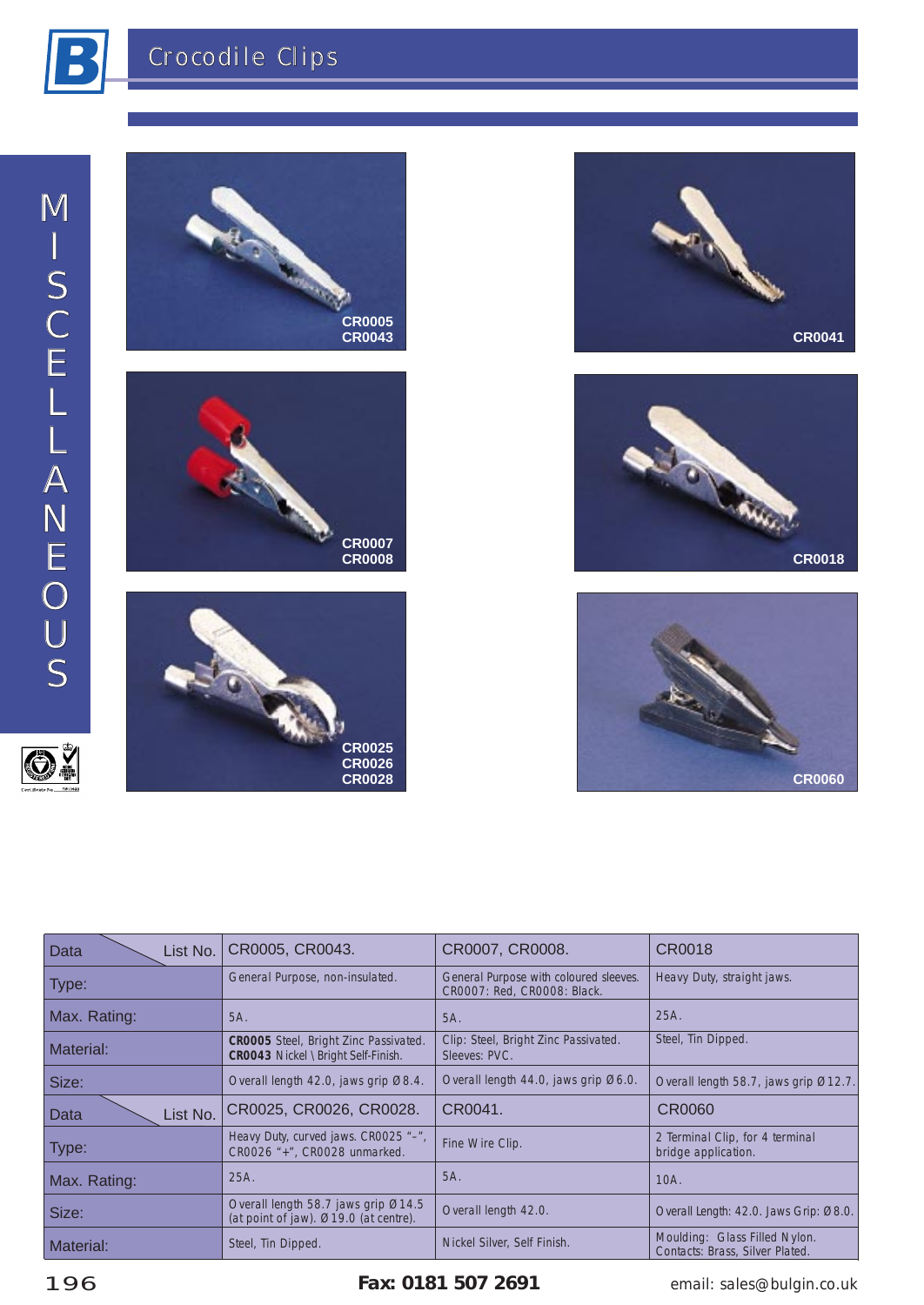











| IVI<br>$\iota$<br>S                                                    |
|------------------------------------------------------------------------|
| $\mathcal C$<br><u>  E</u>                                             |
| $\mathcal L$<br>$\overline{\mathsf{L}}$<br>$\bm{\mathcal{A}}$          |
| $\Lambda$<br>$\sqrt{}$<br>ΙE                                           |
| $\bigcirc$<br>$\bm{U}$<br>$\mathcal{S}% _{0}^{X\rightarrow\mathbb{R}}$ |

OŽ

| Data<br>List No.   | <b>TX0100</b>                                                                                                           | <b>TX0101</b>                                                                                                           | <b>TX0102</b>                                                                                                           |  |
|--------------------|-------------------------------------------------------------------------------------------------------------------------|-------------------------------------------------------------------------------------------------------------------------|-------------------------------------------------------------------------------------------------------------------------|--|
| Type:              | Black, non-captive head.<br>Insulated from panel.                                                                       | Black, non-captive head.<br>Insulated from panel.                                                                       | Black, non-captive head.<br>Insulated from panel.                                                                       |  |
|                    |                                                                                                                         |                                                                                                                         |                                                                                                                         |  |
| Max. Rating:       | $60A$ .                                                                                                                 | 30A.                                                                                                                    | 15A.                                                                                                                    |  |
|                    |                                                                                                                         |                                                                                                                         |                                                                                                                         |  |
| Breakdown Voltage: | 3.5kV a.c.<br>(to panel)                                                                                                | 3kV a.c.<br>(to panel)                                                                                                  | (to panel)<br>$2kV$ a.c.                                                                                                |  |
|                    |                                                                                                                         |                                                                                                                         |                                                                                                                         |  |
| Temperature Range: | $-20^{\circ}$ C to + 60 $^{\circ}$ C.                                                                                   | $-20^{\circ}$ C to + 60 $^{\circ}$ C.                                                                                   | $-20^{\circ}$ C to + 60 $^{\circ}$ C.                                                                                   |  |
|                    |                                                                                                                         |                                                                                                                         |                                                                                                                         |  |
| Material:          | Moulding: High Impact Polystyrene.<br>Terminal Head Insert: Brass, Self Finish.<br>Washer Insert: Brass, Nickel Plated. | Moulding: High Impact Polystyrene.<br>Terminal Head Insert: Brass, Self Finish.<br>Washer Insert: Brass, Nickel Plated. | Moulding: High Impact Polystyrene.<br>Terminal Head Insert: Brass, Self Finish.<br>Washer Insert: Brass, Nickel Plated. |  |
|                    |                                                                                                                         |                                                                                                                         |                                                                                                                         |  |
| Variants:          | For Red add / RD to List No.                                                                                            | For Red add / RD to List No.                                                                                            | For Red add / RD to List No.                                                                                            |  |
|                    |                                                                                                                         |                                                                                                                         |                                                                                                                         |  |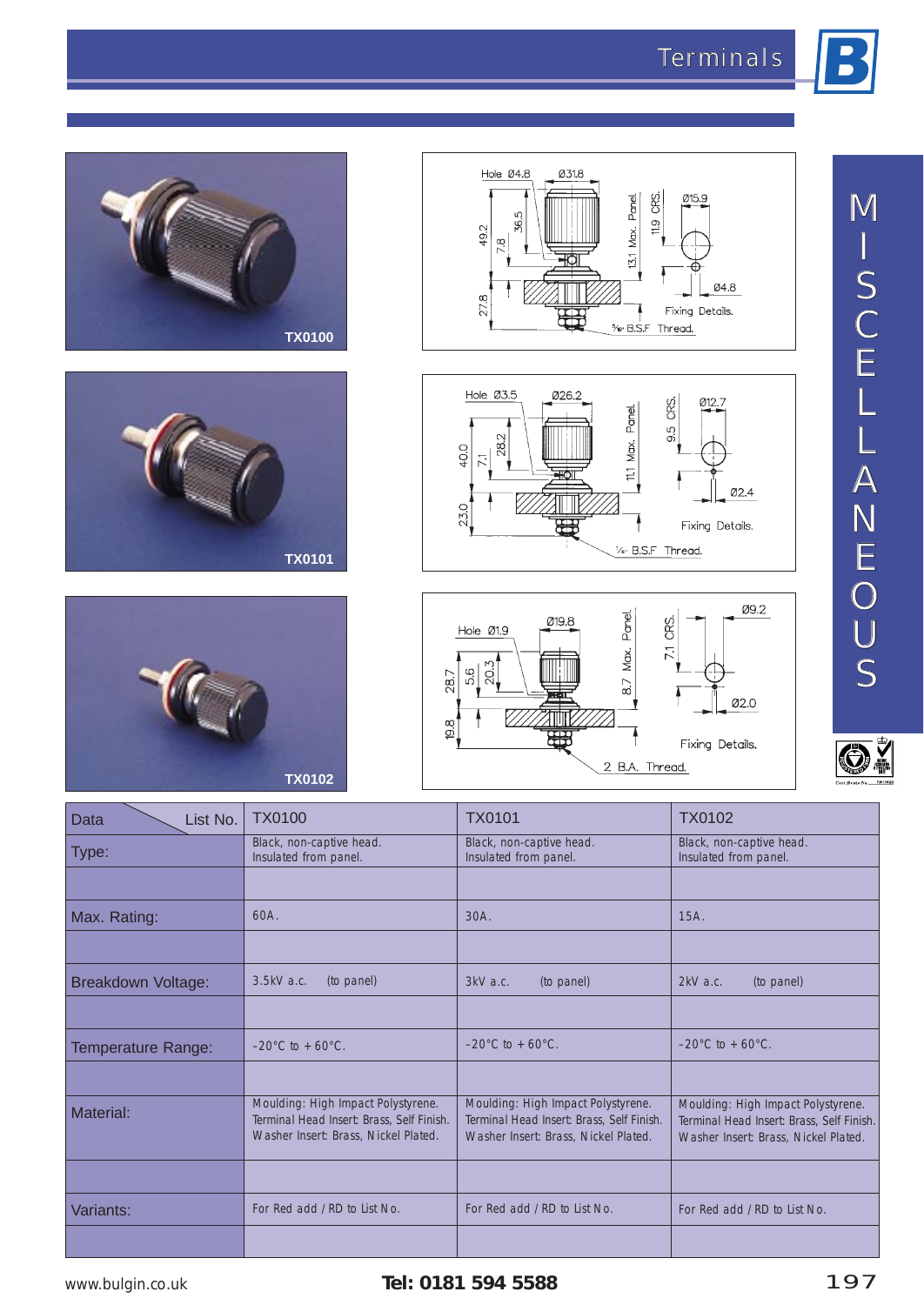



| List No.<br>Data   | TX0103                                                                                                                  | <b>TX0002</b>                                                                            | PNo. 268, PNo. 4035                                                                     |  |  |
|--------------------|-------------------------------------------------------------------------------------------------------------------------|------------------------------------------------------------------------------------------|-----------------------------------------------------------------------------------------|--|--|
| Type:              | Black, non-captive head.<br>Insulated from panel.                                                                       | Black, non-captive head.<br>LIVE to panel.                                               | Moulded terminal head.<br>PNo. 268 - black, 4BA thread.<br>PNo. 4035 - red, 6BA thread. |  |  |
| Max. Rating:       | 7.5A.                                                                                                                   | 5A.                                                                                      |                                                                                         |  |  |
| Breakdown Voltage: | 1kV a.c. (to panel).                                                                                                    |                                                                                          |                                                                                         |  |  |
| Temperature Range: | $-20^{\circ}$ C to + 60 $^{\circ}$ C.                                                                                   |                                                                                          |                                                                                         |  |  |
| Material:          | Moulding: High Impact Polystyrene.<br>Terminal Head Insert: Brass, Self Finish.<br>Washer Insert: Brass, Nickel Plated. | Moulding: Phenolic.<br>Stem and Collar: Brass, Nickel Plated.<br>Tag: Brass, Tin Plated. | Moulding: Phenolic.<br>Insert: Brass, Self Finish.                                      |  |  |
| Variants:          | For Red add /RD to List No.                                                                                             | Insulating washer P.No.834 (flat).                                                       |                                                                                         |  |  |

198 **Fax: 0181 507 2691** email: sales@bulgin.co.uk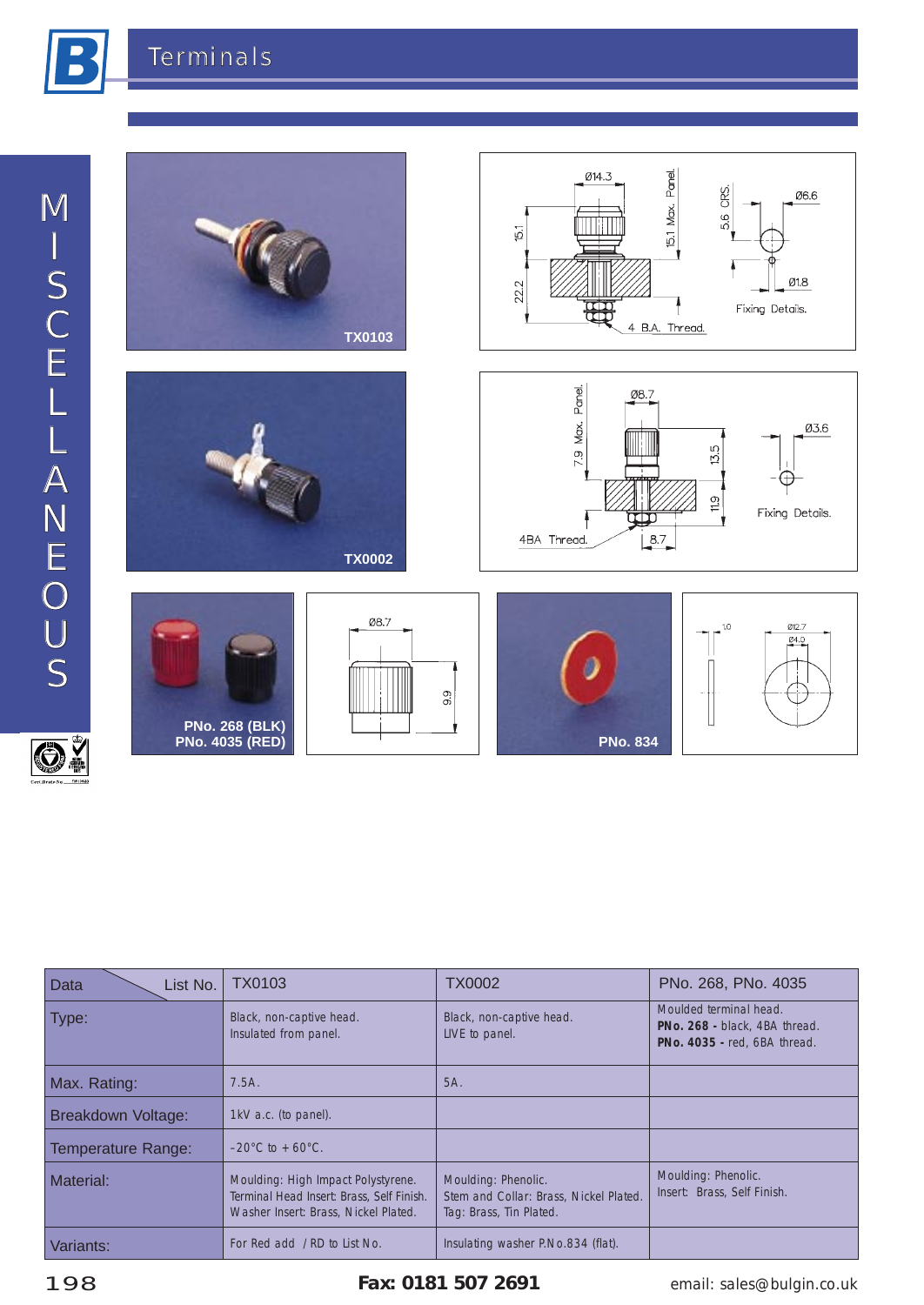*M*

*I*

*S*







| $\boldsymbol{C}$                                                    |
|---------------------------------------------------------------------|
| IΞ                                                                  |
| Ľ                                                                   |
| <u> L</u>                                                           |
| $\boldsymbol{\not\!\!A}$                                            |
| W                                                                   |
| E                                                                   |
| $\left(\right)$                                                     |
| $\boldsymbol{U}$                                                    |
| $\mathcal{S}% _{M_{1},M_{2}}^{(h,\sigma),(h,\sigma)}(-\varepsilon)$ |
|                                                                     |



| List No.<br><b>Data</b>   | KX0606                                                | <b>KX0607</b>                                                                     | <b>KX0608</b>                          | <b>KX0370</b>                          | KX0370 &<br>KX0372                                     |  |
|---------------------------|-------------------------------------------------------|-----------------------------------------------------------------------------------|----------------------------------------|----------------------------------------|--------------------------------------------------------|--|
| $\varnothing$ :           | 14.0                                                  | 21.0                                                                              | 28.1                                   | 31.8                                   | 47.6                                                   |  |
| Height:                   | 16.5                                                  | 20.3                                                                              | 24.1                                   | 14.3                                   | 17.5                                                   |  |
| Shaft:                    | $\emptyset$ :<br>6.4<br>8.9<br>Length:                | $\emptyset$ :<br>6.4<br>9.3<br>Length:                                            | $\emptyset$ :<br>6.4<br>Length: $22.6$ | 6.4<br>$\emptyset$ :<br>9.5<br>Length: | $\boldsymbol{\varnothing}$ :<br>6.4<br>Length:<br>12.8 |  |
| <b>Nut Recess:</b>        | $\emptyset$ :<br>11.0<br>2.4<br>Depth:                | $\emptyset$ :<br>17.5<br>Depth:<br>2.8                                            | $\emptyset$ :<br>24.5<br>2.8<br>Depth: |                                        | $\emptyset$ :<br>18.3<br>3.2<br>Depth:                 |  |
| <b>Radius to Pointer:</b> |                                                       |                                                                                   |                                        | 19.8                                   |                                                        |  |
|                           |                                                       |                                                                                   |                                        |                                        |                                                        |  |
| Fixing:                   | Slotted head grub screw. (Allen key to agreed order). |                                                                                   |                                        |                                        |                                                        |  |
| Mouldings:                | Thermoplastic.                                        | Thermoplastic.                                                                    | Thermoplastic.                         | Phenolic.                              | Phenolic.                                              |  |
| Inserts:                  | Brass,<br>Nickel Plated.                              | Brass,<br>Nickel Plated.                                                          | Brass,<br>Nickel Plated.               | Brass,<br>Nickel Plated.               | Brass,<br>Nickel Plated.                               |  |
| <b>Grub Screws:</b>       | Steel,<br>Zinc Passivated.                            | Steel.<br>Zinc Passivated.                                                        | Steel.<br>Zinc Passivated.             | Steel,<br>Zinc Passivated.             | Steel.<br>Zinc Passivated.                             |  |
| Variants:                 |                                                       | Other shafts, colours and indicator lines (/IL) may be available to agreed order. |                                        |                                        |                                                        |  |

## www.bulgin.co.uk **Tel: 0181 594 5588** 199